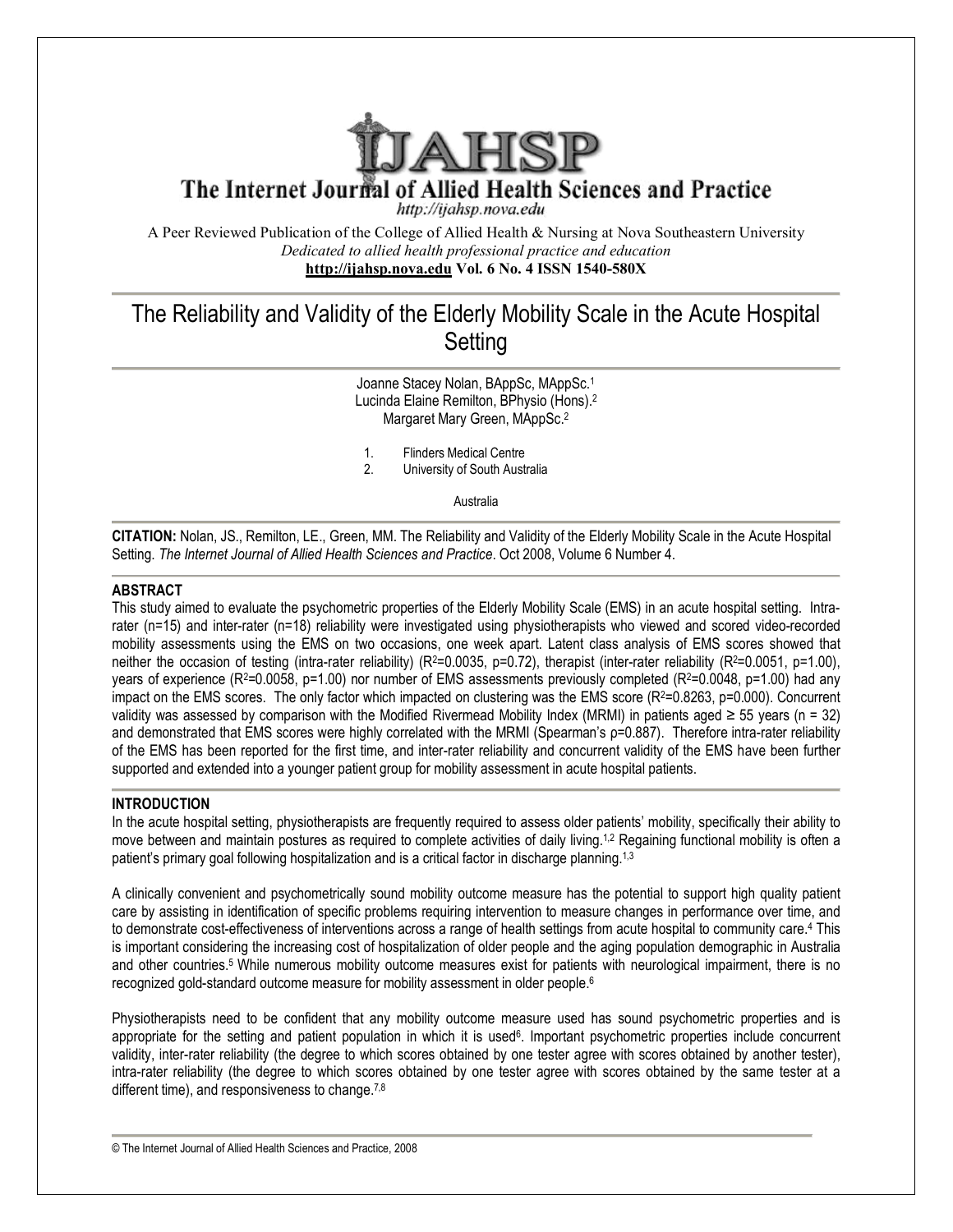The Elderly Mobility Scale (EMS) was devised for assessing mobility in frail, elderly people, and contains seven items considered essential for performing the basic activities of daily living. These items include transfer, gait, and balance tasks, scored from 0 (totally dependent) to 20 (representing independent mobility in the hospital environment).9 While good inter-rater reliability of the EMS has been demonstrated in mixed populations of inpatients and outpatients, and in geriatric inpatients, the generalization of these studies is limited to the population in which it had been investigated.9,10 To date, there has been no data collected on the older middle-aged population as opposed to the geriatric population. No studies have examined the intra-rater reliability of the original EMS, although good intra-rater reliability has been reported in a modified EMS (M-EMS).11 In older day-hospital patients, the EMS was better able to detect mobility improvements than Barthel Index (BI), or functional ambulation classification (FAC), supporting the psychometric property of being responsive to change.<sup>6</sup>

Concurrent validity should be established by comparison of the scale to be validated (in this case the EMS) with a goldstandard.<sup>7</sup> Previously, the EMS has been compared with more global, functional ability measures such as the BI and Functional Independence Measure (FIM), rather than another measure of mobility.9,10 In the absence of a gold-standard for mobility outcome measurement, the MRMI was chosen for its clinical utility and documented measurement properties including validity, inter-rater reliability, test-retest reliability, responsiveness, minimal detectable change, and internal consistency.3,12,13

To address these identified criticisms of the EMS, the aims of this study were to evaluate the concurrent validity and intra and inter reliability properties of the EMS for patients ≥ 55 years with a range of conditions in an acute hospital setting.

## **METHOD**

## **Inter-rater and Intra-rater Reliability**

All physiotherapists employed at a 500 bed acute care hospital in metropolitan Adelaide, South Australia, during February and March 2005, were invited to participate in the reliability study. Those who were familiar with the EMS assessments were eligible for participation, were recruited, and consented for the intra-rater and inter-rater reliability testing. On enrolment, demographic data, including years of clinical experience, and number of EMS assessments completed in clinical practice was obtained. These therapists attended two sessions, one week apart, to view and score the previously recorded EMS assessments. Participants were blinded to each other's scores.

Microsoft® Excel 97, LatentGOLD® Version 4.0, and Statistica Version 7 were used for reliability data analysis. Latent Class Analysis (LCA) was used to analyse data because it looks for groupings of data and then sorts these groups into clusters.<sup>14</sup> Variables that may affect the clustering are then able to be investigated. Even though interclass coefficients (ICC) are normally used to analyse reliability data, the study design with the use of multiple therapists would have generated hundreds of ICC scores, especially for inter-rater reliability. So, LCA was preferred.

Ethical approval was granted from the University of South Australia Divisional Ethics Committee and the Flinders Clinical Research Ethics Committee.

## **Concurrent Validity**

To assess concurrent validity, both the EMS and MRMI were performed on patients admitted to an acute care hospital in metropolitan Adelaide, South Australia, referred to physiotherapy for a mobility assessment, aged 55 years or older, able to speak and understand English, and provided informed consent during February and March 2005. Potential participants were excluded if they were admitted under psychiatric care or if mobilization was contraindicated. Participants were also asked for permission to video-record their EMS assessment for use in the reliability component of the study.

The treating physiotherapist assessed each participant's ability to perform all items of the EMS and items one to seven of the MRMI. The final MRMI item, stair-climbing, was not functionally relevant for the majority of this patient group, and was therefore assessed subjectively, as allowed by the tool. To minimize the potential effects of fatigue in acutely ill patients, the EMS and MRMI items were ordered sequentially so that no task was repeated as shown in Table 1. Videoing of those participants who consented was done at this time.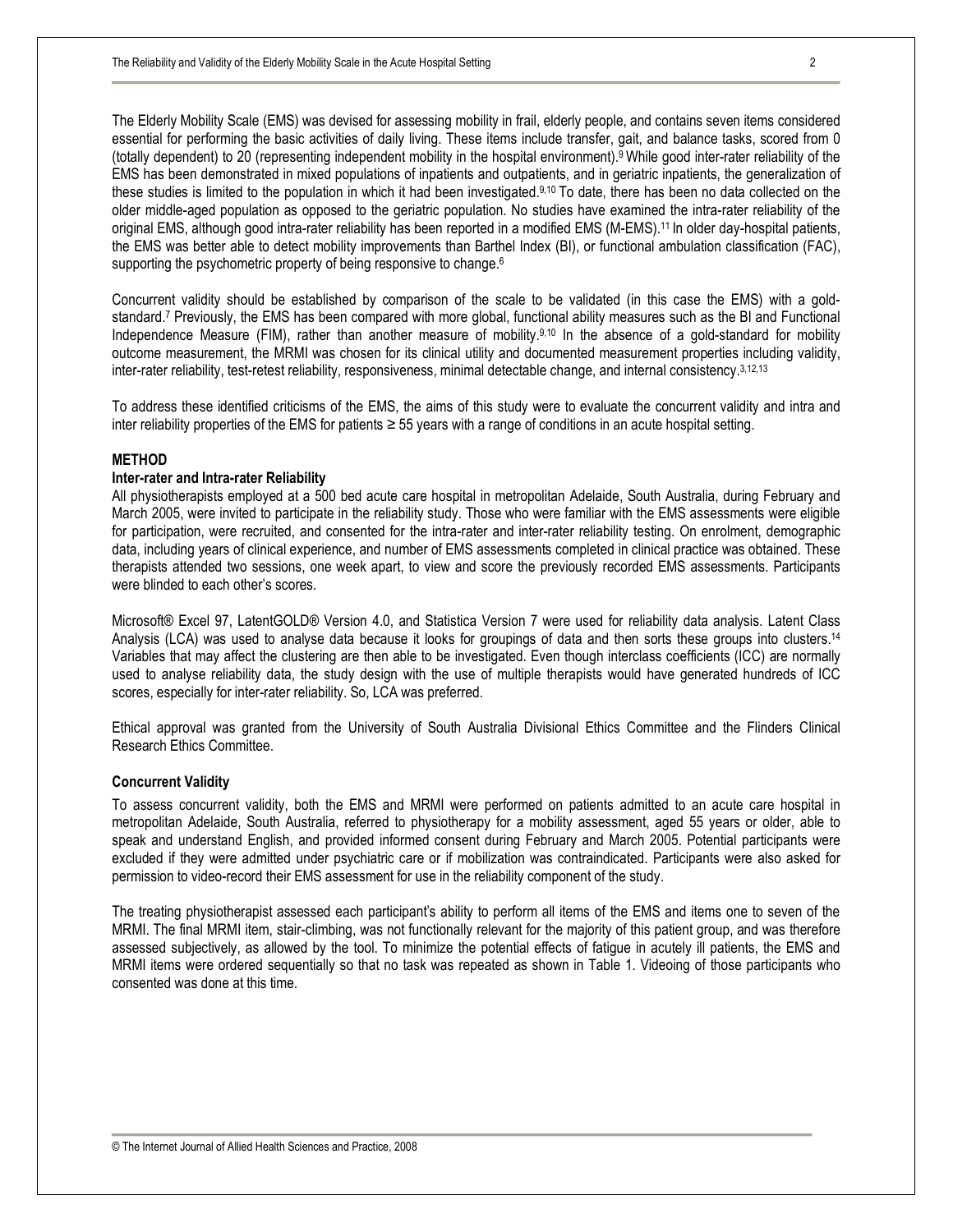| <b>Starting Position</b> | Item to be scored                                                      | <b>Location of item</b> |  |
|--------------------------|------------------------------------------------------------------------|-------------------------|--|
| Lying in bed             | Lying to sitting                                                       | EMS, MRMI               |  |
|                          | Sitting to lying                                                       | <b>EMS</b>              |  |
|                          | Rolling in bed                                                         | <b>MRMI</b>             |  |
|                          | Sitting on edge of bed for 10 sec.                                     | <b>MRMI</b>             |  |
|                          | Transfer from bed to chair                                             | <b>MRMI</b>             |  |
|                          | Sitting in chair to standing                                           | EMS, MRMI               |  |
|                          | Standing for 10 sec.                                                   | EMS, MRMI               |  |
|                          | Gait/walking indoors                                                   | EMS, MRMI               |  |
|                          | Timed 6m walk                                                          | <b>EMS</b>              |  |
|                          | Functional reach                                                       | <b>EMS</b>              |  |
| Sitting in a chair       | Sit to stand                                                           | EMS, MRMI               |  |
|                          | Standing for 10 sec.                                                   | EMS, MRMI               |  |
|                          | Transfer from chair to bed                                             | <b>MRMI</b>             |  |
|                          | Sitting to lying                                                       | <b>EMS</b>              |  |
|                          | Rolling in bed                                                         | <b>MRMI</b>             |  |
|                          | Lying to sitting                                                       | EMS, MRMI               |  |
|                          | Sitting on edge of bed for 10 sec.                                     | <b>MRMI</b>             |  |
|                          | Gait/walking indoors                                                   | EMS, MRMI               |  |
|                          | Timed 6m walk                                                          | <b>EMS</b>              |  |
|                          | Functional reach                                                       | <b>EMS</b>              |  |
|                          | EMS = Elderly Mobility Scale, MRMI = Modified Rivermead Mobility Index |                         |  |

#### **TABLE 1 Item Testing Order**

## **Data Analysis**

SPSS Version 11.5 for Windows and Statistica Version 7 were used for concurrent validity data analysis. Since EMS and MRMI are ordinal scales, a non-parametric statistical test (Spearman rank correlation coefficient) was used. For this study, correlations of 0.25 to 0.5 were considered fair, 0.5 to 0.75 moderate to good, and 0.75 to 1.0 good to excellent.<sup>8</sup>

\_\_\_\_\_\_\_\_\_\_\_\_\_\_\_\_\_\_\_\_\_\_\_\_\_\_\_\_\_\_\_\_\_\_\_\_\_\_\_\_\_\_\_\_\_\_\_\_\_\_\_\_\_\_\_\_\_\_\_\_\_\_\_\_\_\_\_\_\_\_\_\_\_\_\_\_\_\_\_\_\_\_\_\_\_\_\_\_\_\_\_\_\_\_\_\_\_\_\_\_\_\_

#### **RESULTS**

#### **Participant Flow**

The flow of participants is outlined in Figure 1. *(See Page 4.)* 

#### **Inter-Rater and Intra-Rater Reliability**

Eighteen physiotherapists consented to participate in reliability testing. All 18 completed one data-set collection that was analysed for inter-rater reliability, and 15 completed two data-set collections, analysed for intra-rater reliability. Clinical experience ranged from four weeks to 24 years (average 14.2 years, SD+23.1, with reported completion of EMS assessments ranging from zero to 100 (indicating that one therapist believed that familiarity with the assessment was possible without having clinically used the tool).

While there were 12 videos recorded to use for reliability testing, nine were able to be viewed for inter-rater and intra-rater reliability testing within the time available. The first video viewed on each occasion was used to demonstrate data collection procedures, and the remaining eight videos were scored for data analysis. The videos viewed included 2 males and 7 females, age range 60-90 years (mean  $73.22$  SD $+8.98$ ). They were recruited from medical (3), acute rehabilitation (3), and orthopaedic (3) wards. Living arrangements prior to admission included independent living (4), living with spouse (4), and high level care (1).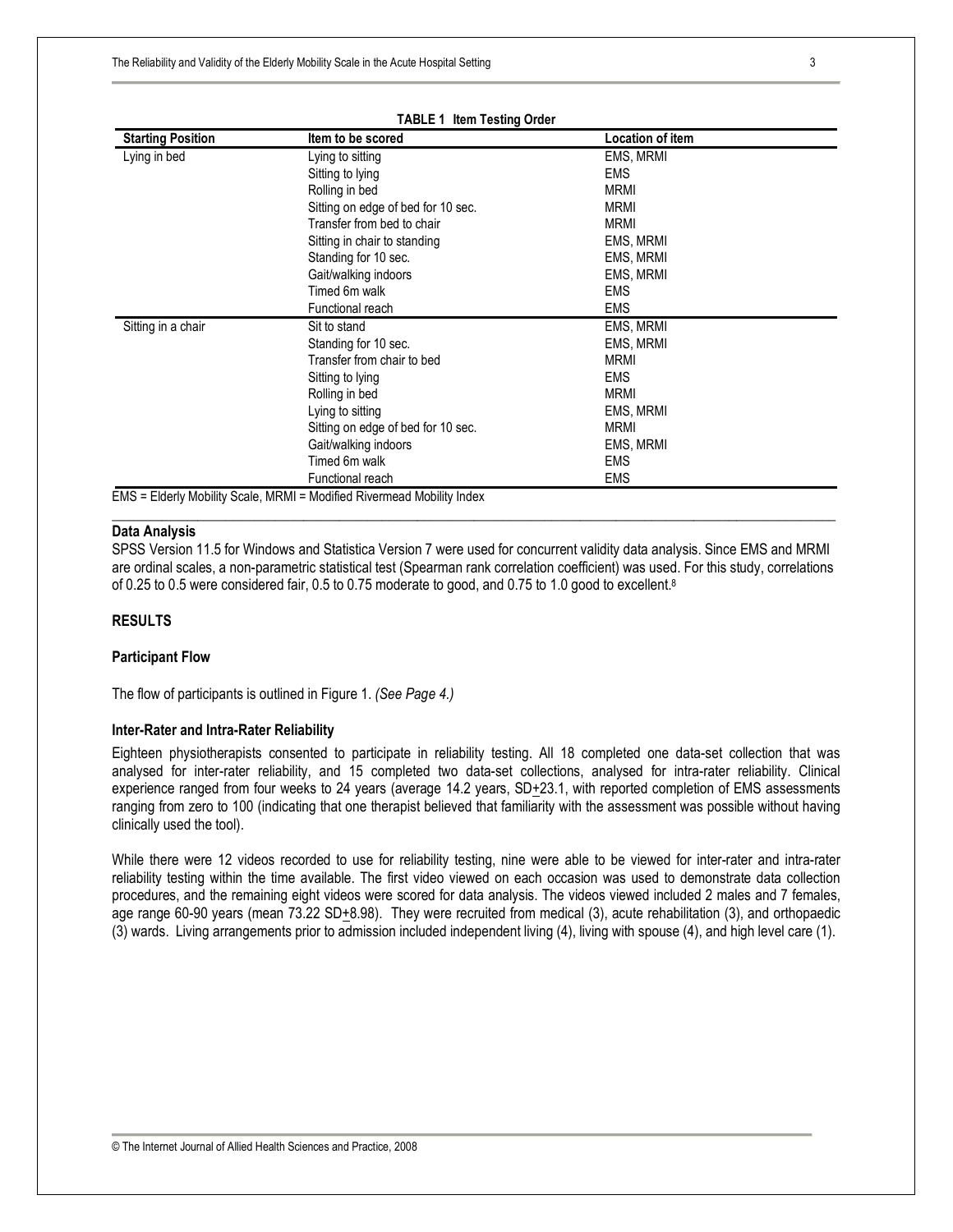

Flow chart of patient participants (concurrent validity) and physiotherapist participants (reliability studies)

The EMS scores, allocated by the therapists, ranged from zero to 19 (mean 14.5, median 15.5, SD+5.27), but lacked any patient scoring from one to six. All therapists scored one video as zero; hence these scores were not included in the analysis, as LCA does not deal with absolute zero. Using LCA on the remaining EMS data, three clusters (7-14, 15-17, and 18-19) were formed indicating that there were three distinctive groups identified. Data was further analysed to investigate the variables which may have influenced the clustering, including the occasion of testing (intra-rater reliability), the therapist (inter-rater reliability), the experience of the therapist, and number of previous EMS assessments completed.

\_\_\_\_\_\_\_\_\_\_\_\_\_\_\_\_\_\_\_\_\_\_\_\_\_\_\_\_\_\_\_\_\_\_\_\_\_\_\_\_\_\_\_\_\_\_\_\_\_\_\_\_\_\_\_\_\_\_\_\_\_\_\_\_\_\_\_\_\_\_\_\_\_\_\_\_\_\_\_\_\_\_\_\_\_\_\_\_\_\_\_\_\_\_\_\_\_\_\_\_\_\_

Fifteen physiotherapists scored nine randomly selected videos on two occasions, and data was analysed to investigate the effect of occasion (i.e. intra-rater reliability) on the clustering. As no statistically significant difference (R2=0.0035, *p*=0.72) was found between the two occasions, this indicates good intra-rater reliability and that the EMS scores given by the therapists on the two separate occasions had no effect on the clustering.

Eighteen physiotherapists scored eight videos and data was analysed to ascertain whether it was the individual therapists that determined the clustering. This analysis showed that the EMS score of an individual was the variable that placed them in a cluster (R<sup>2</sup>=0.8263, p=0.000), rather than the influence of particular therapists (R<sup>2</sup>=0.0051, p=1.00) indicating high inter-rater reliability.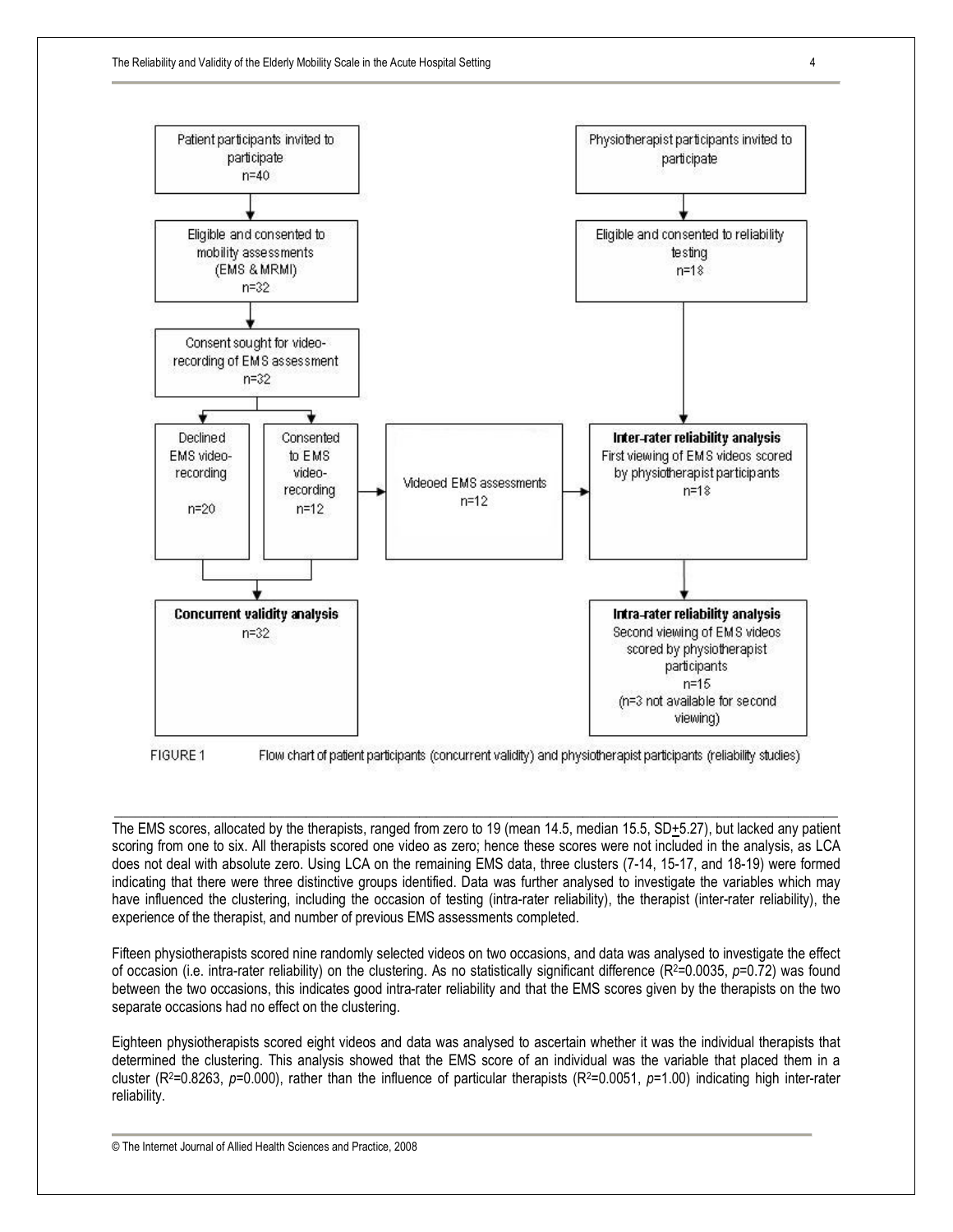This can be seen in Figure 2 where none of the therapists or the occasions of testing were closely associated with any of the clusters, which are located at the apices of the triangle. The therapists' scores and occasion of testing are closely grouped together visually in the centre of the triangle demonstrating consistency and reliability.

Neither the years of clinical experience (R<sup>2</sup>=0.0058, p=1.00) nor number of EMS assessments completed in clinical practice (R2=0.0048, *p*=1.00) had a statistically significant influence on the reliability of the EMS.





It is clear that most of the patient participants who agreed to be videoed attained EMS scores in the middle to upper range. This may reflect either a recruitment bias or a ceiling effect of the EMS. Other authors added stair-climbing and an increased walking distance to their modified EMS tool (M-EMS) to counter the ceiling affect on clients in the rehabilitation setting.<sup>11</sup> However, it was considered that the key reason for the distribution of EMS scores was not the ceiling effect, but rather the self selection of clients who agreed to be videoed, as it is hypothesized that those patients with lower independence may have been more reluctant to have their performance recorded. Therefore, recording of performance may not be the best way to obtain the full spectrum of abilities that would be needed to assess test-retest reliability across the entire EMS range.

## **CONCLUSION**

### **Concurrent Validity**

Thirty-two participants (13 males and 19 females) aged 57 to 94 years (mean 76.6,  $SD<sub>+</sub>9.1$ ) were recruited from medical (14), acute rehabilitation (13), and orthopaedic (5) wards following acute admissions, and were assessed using EMS and MRMI measures. EMS scores ranged from 0 to 20 (mean 12.75, median 14, SD+5.95) and MRMI scores from 5 to 39 (mean 25.47, median 30, SD<sup>+</sup>9.1). The scores revealed a high correlation between the two scales (Spearman's ρ = 0.887, *p*<0.05, 95% CI:779 to 0.944), thus demonstrating concurrent validity (Fig 3).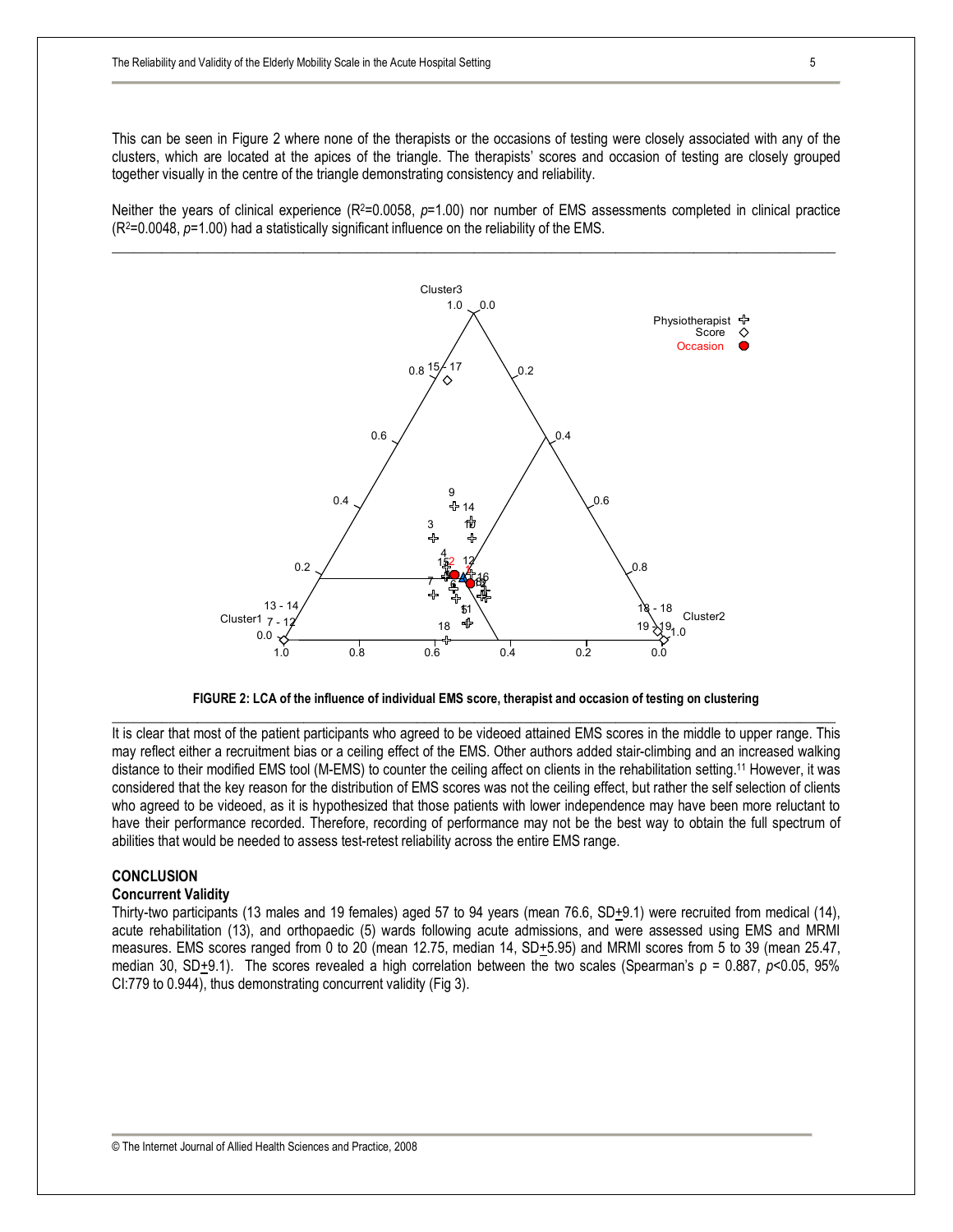

**FIGURE 3 : Scatter Plot of Concurrent Validity Scores**  NOTE: Some scatter plot points represent more than one participant. \_\_\_\_\_\_\_\_\_\_\_\_\_\_\_\_\_\_\_\_\_\_\_\_\_\_\_\_\_\_\_\_\_\_\_\_\_\_\_\_\_\_\_\_\_\_\_\_\_\_\_\_\_\_\_\_\_\_\_\_\_\_\_\_\_\_\_\_\_\_\_\_\_\_\_\_\_\_\_\_\_\_\_\_\_\_\_\_\_\_\_\_\_\_\_\_\_\_\_\_\_\_\_\_\_\_\_\_\_\_\_\_\_\_

# **DISCUSSION**

The most significant finding is that intra-rater reliability of the EMS has been demonstrated for the first time. As an important psychometric property, this adds new evidence to support the use of the EMS. Strong inter-rater reliability was also shown, which strengthens the findings of previous work.<sup>9,10</sup>

Another important finding is a statistically significant correlation (Spearman's ρ = 0.887, *p*<0.05) between the EMS and the MRMI, a robust mobility outcome measure for medical and orthopaedic patients aged 55 and older admitted to an acute tertiary hospital. This supports the concurrent validity of the EMS to a greater extent than studies which compared the EMS with two measures of activities of daily living, the BI and FIM.9, <sup>10</sup> These results extend and support the use of the EMS in the hospital setting for these patients with a range of medical and orthopaedic conditions.

Further important findings were that neither years of experience of the therapist nor the number of EMS assessments completed in clinical practice affects the reliability of the tool. These findings are significant in so far as the EMS can be used with confidence by all clinicians regardless of years of clinical experience or familiarity with the EMS.

As patient participants for this study came from all sections of the acute care hospital, the high validity and reliability scores demonstrates wider applicability of the EMS than previously identified, especially as other mobility outcome measures have been primarily evaluated on neurological participants.15,16

The clinical utility of the EMS and the finding that it is both valid and reliable in the general acute hospital setting means that clinicians can be confident of using it to determine mobility status in the acute care patients aged 55 and older, in addition to other settings in which reliability has already been established. This will facilitate provision of patient care by providing physiotherapists with an outcome measure to assist in the identification of specific problems requiring intervention, and to measure changes in performance over time. Further investigation into the interpretation of EMS scores is now necessary to enable scores to be used to identify meaningful change and potential predictive ability for discharge planning.

#### **Key Points**

- · EMS is a psychometrically sound mobility outcome measure for use in the acute hospital setting, which can be used with confidence across a range of pathologies.
- · EMS has excellent concurrent validity for hospital patients over 55 when compared with another mobility outcome measure, the MRMI.
- EMS has excellent intra-rater reliability for hospital patients over 55.
- · EMS has excellent inter-rater reliability for hospital patients over 55.
- EMS is reliable regardless of the physiotherapists' experience.